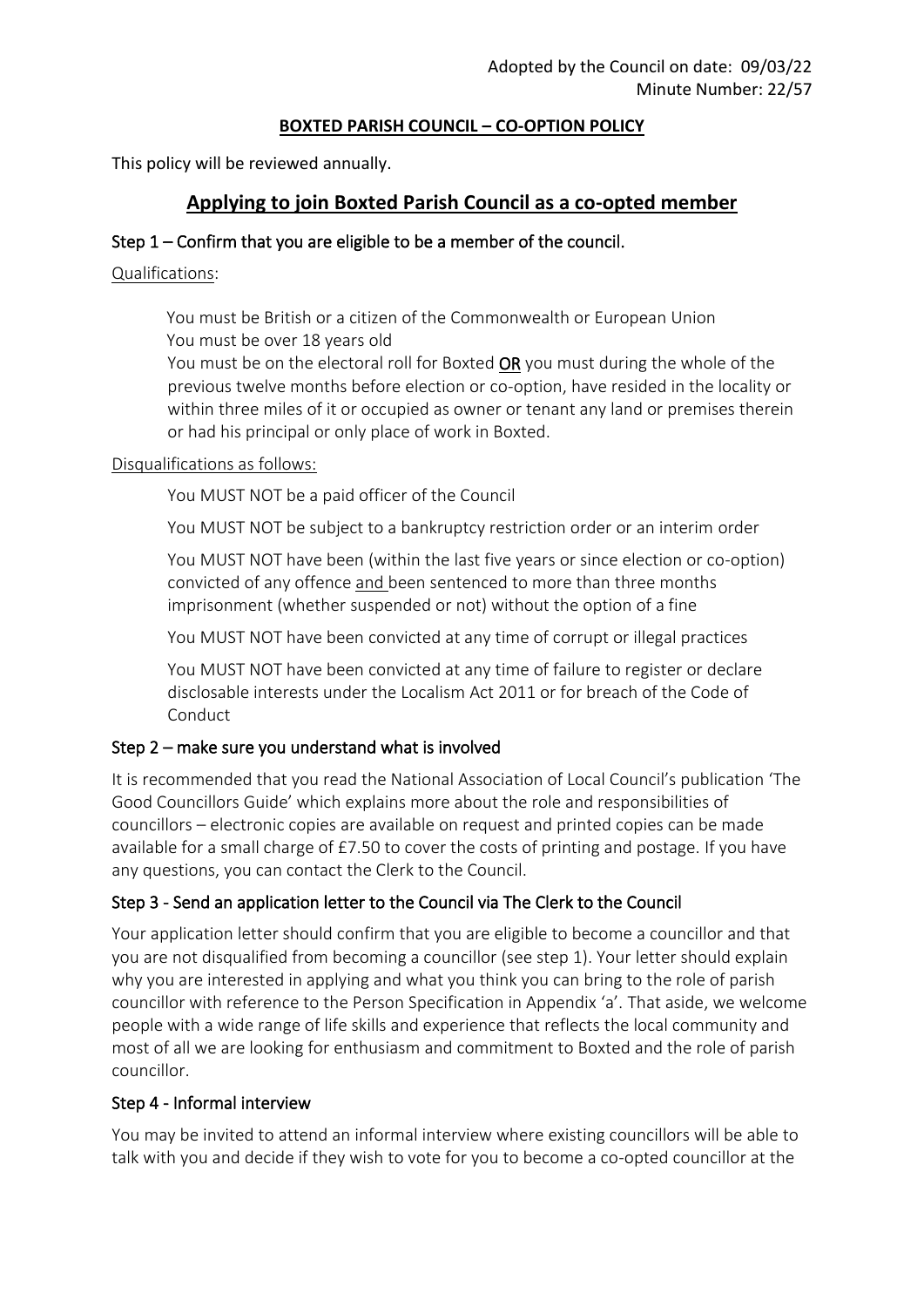next available parish council meeting. No decisions will be made at this informal interview meeting.

## Step 5 - Parish Council Meeting

At the next parish council meeting your application to become a co-opted councillor will be an agenda item to be considered by the Council. Voting will be according to statutory requirements

- a) An existing councillor will need to propose that you are elected
- b) This proposal will need to be seconded by another councillor
- c) Voting will be by signed paper ballot of those councillors present at the meeting. A successful candidate must have received a majority vote of those present at the meeting. In the event of a tie the Chair of the meeting may have a casting vote (and can vote differently to their original vote)

Any candidates who are not proposed or seconded or who do not receive sufficient votes at this stage will not be co-opted.

The Council may elect whom it pleases providing they are eligible to become a councillor (step 1) and if the applicant is not co-opted at the Parish Council meeting following the procedure outlined at Step 5 above this will be the Council's final decision and the Council will be under no obligation to engage in any further discussion or correspondence on the matter.

### Step 6 – Joining the Council

If you are successfully co-opted, then you will be invited to sign a Declaration of Acceptance of Office. Within 28 days of co-option, you are also required, by law, to complete a Register of Disclosable Pecuniary Interests which will be publicly displayed on the Colchester Borough Council website. Your contact telephone number and email may also be publicly available.

Clerk Contact Details Clerk to the Council Karen Thompson Boxted Parish Council e-mail: [boxtedparishcouncil@gmail.com](mailto:boxtedparishcouncil@gmail.com) Tel: 07971 525688